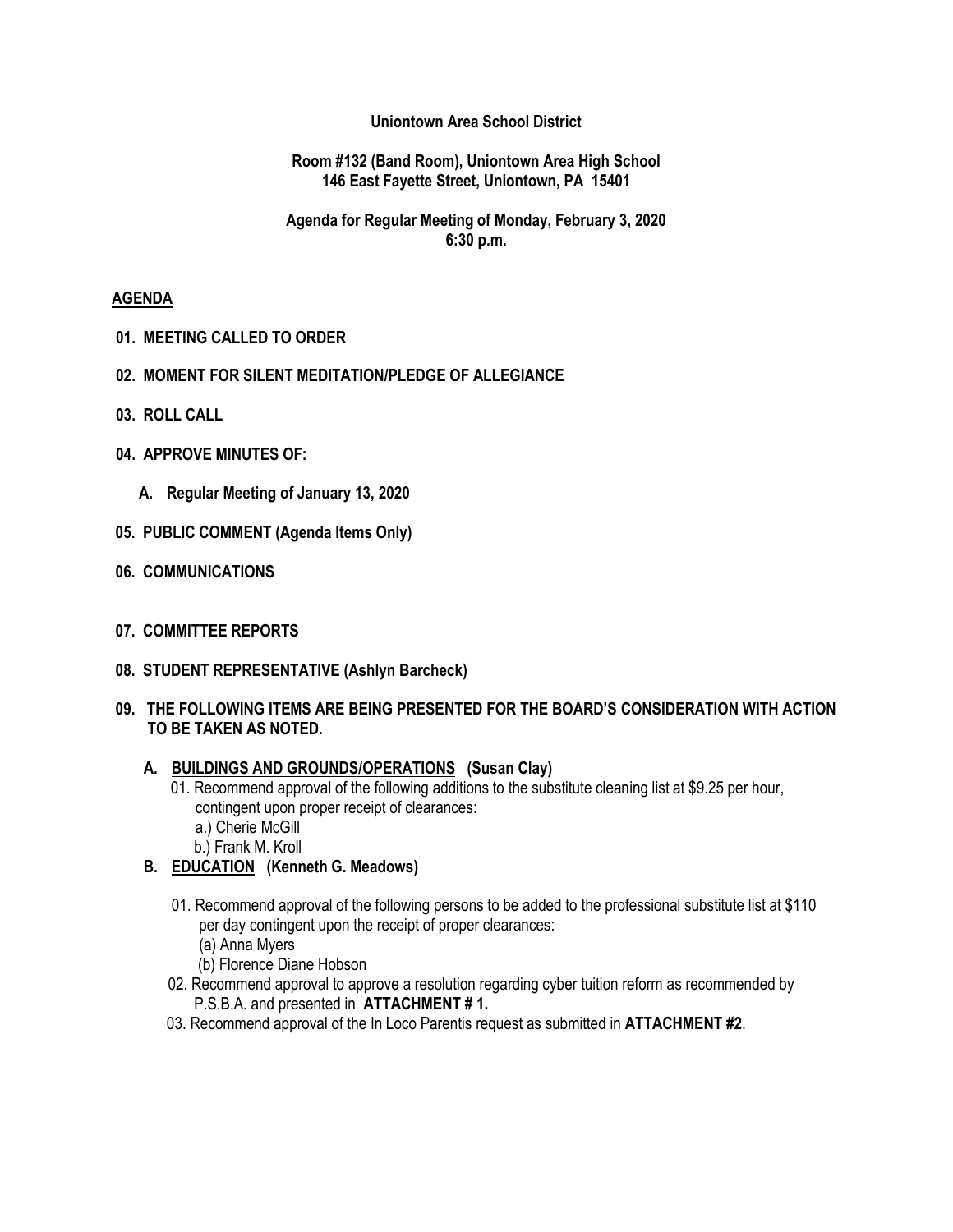## **C. FINANCE/PERSONNEL (William Rittenhouse, Jr.)**

- 01. Recommend approval of the following financial statements for December, 2019:
	- (a) General Fund Treasurer's Report
	- (b) Budget and Revenue Report
- 02. Recommend approval of payroll for January, 2020.
- 03. Recommend approval for payment of the following bills, authorizing and directing Officers of the Board to issue vouchers for same:
- (a) General Fund (1) Regular ……………………………………………………………............... \$ 4,311,870.44 (2) U.A.H.S. Construction Fund…………………………………………….............. \$ 0.00 (b) Cafeterias …………………………………………………………….………… \$ 252,900.01 (c) Federal Funds (1) Title I & Title II …………………………………………………………………….. \$ 95,471.68 04. Recommend approval to accept the General Operational Budget from the Intermediate Unit I as
- presented in **ATTACHMENT #3.**
- 05. Recommend approval of the Agreement between U.A.S.D. and the SEIU, Local 32 BJ, CLC (Secretarial Union) as presented in **ATTACHMENT #4**. \*Note rate of pay was previously approved

## **D. POLICY/PROCEDURE (Dorothy Grahek)**

01. Recommend approval to approve the first reading of the Title I Family Engagement Policy #918 as presented in **ATTACHMENT #5.**

## *E. STUDENT ACTIVITIES (Don Rugola)*

- 01. Recommend approval for Linda Merschat to serve as girls head soccer coach for the 2020-2021 school term per the terms and conditions set forth by the U.A.E.A.
- 02. Recommend approval for Joe Everhart to serve as cross-country coach (UHS) for the 2020-2021 school term per the terms and conditions set forth by the U.A.E.A.
- 03. Recommend approval to accept the resignation of D.J. Burns from the role of Bible Club Advisor for the 2019-2020 school term.
- 04. Recommend approval for Amy Foster to serve as the Assistant A.J. McMullen Jr. High Cross-Country Coach for the 2020-2021 school year per the terms and conditions set forth by the U.A.E.A.
- 05. Recommend approval for Violet Kern to serve as Assistant Coach for the BF/Lafayette Cross-Country team for the 2020-2021 school year per the terms and conditions set forth by the U.A.E.A..
- 06. Recommend approval for Vera Grimes to serve as Assistant Swim Coach for the 2020-2021 school year per the terms and conditions set forth by the U.A.E.A.
- 07. Recommend approval for William Grimes to serve as Head Boys Swim Coach for the 2020-2021 school year per the terms and conditions set forth by the U.A.E.A.
- 08. Recommend approval for Angela Kern to serve as Head Coach for the BF/Lafayette Cross-Country team for the 2020-2021 school year per the terms and conditions set forth by the U.A.E.A.

## **F. SAFETY/SECURITY (John Holt)**

01. Recommend approval of the following addition to the substitute security list at \$9.50 per hour; contingent upon proper receipt of clearances. a) Andrey P. Kopacko Jr.

# **G. TECHNOLOGY (William Rittenhouse)**